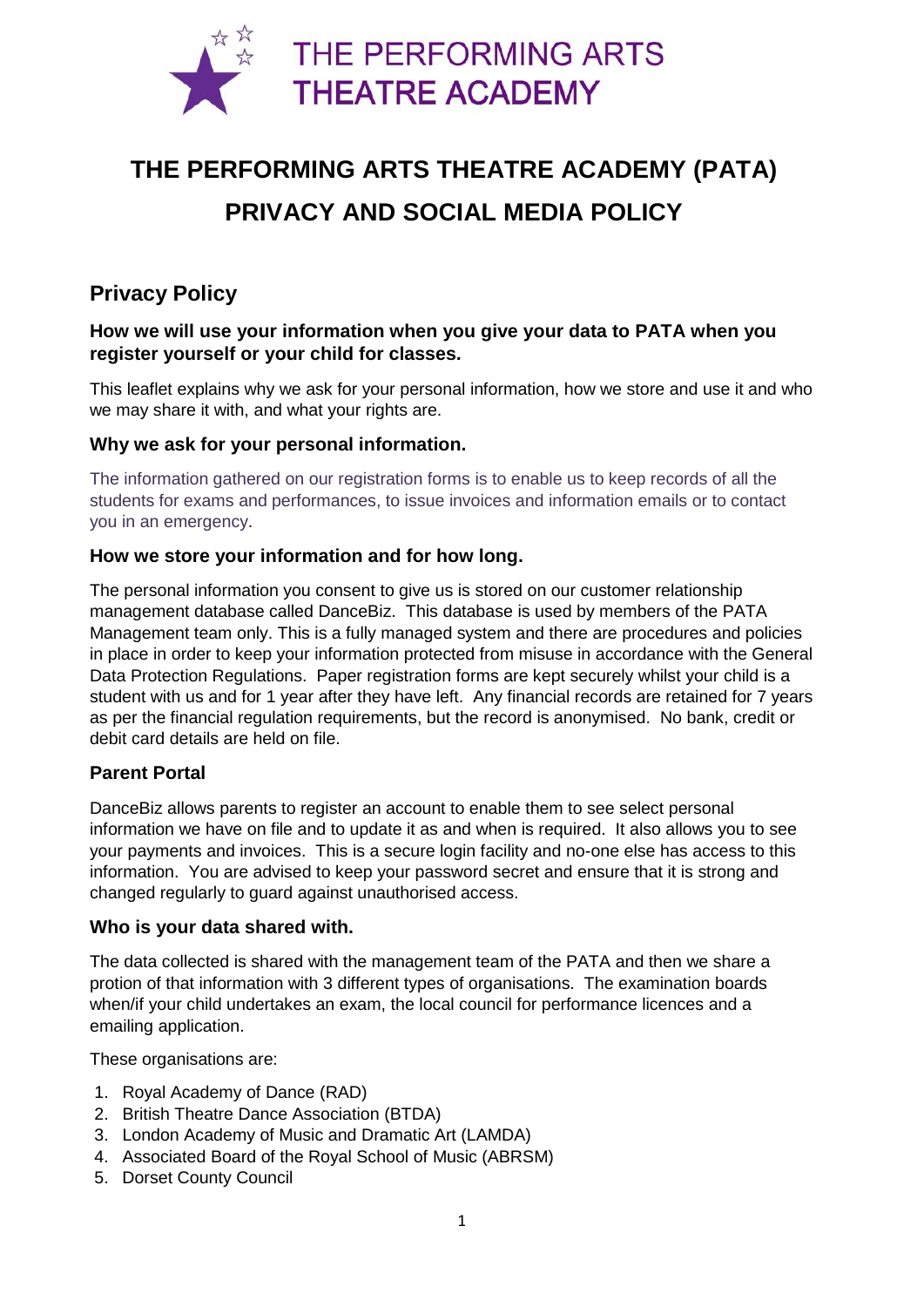

6. MailChimp

## **What information is shared.**

For examinations:

- 1. Name of student
- 2. Date of Birth

For Performances:

- 1. Name of Student
- 2. Date of Birth
- 3. School Attending
- 4. Home Address
- 5. Name of Parent

MailChimp

- 1. Name
- 2. Email Address

# **Social Media and Advertising**

PATA uses social media for promotion and recognition. We ask for your permission to use photographs of your child on social media platforms and for advertising campaigns. You may remove this consent at anytime verbally or in writing. PATA do not put on full names and will not tag individuals or parents on social media platforms. Even though you have consented you still have the right to object to any image used and to ask for it to be removed.

We do not condone the use of bad language or derogatory comments on any of our social media sites and will ban anyone from the site and from PATA if found to be doing so. This area is for celebrating the children's achievements.

BAND App. This app is used for communication purposes only. You must register when you download the app a name and email address. PATA do not retain any of this registration information and BAND does not share it with us.

## **Your rights**

You have the right to see the information that we hold on you at any time, by submitting a Subject Access Request (SAR) in writing by contacting the PATA management team on the contact details below. You may also request to opt out of any of these services or have your details deleted from the database at any time, again by contacting the management team in writing and letting us know what your preferences are.

The Performing Arts Theatre Academy Registered Address: 2 Gold Hill Child Okeford Blandford Forum Dorset